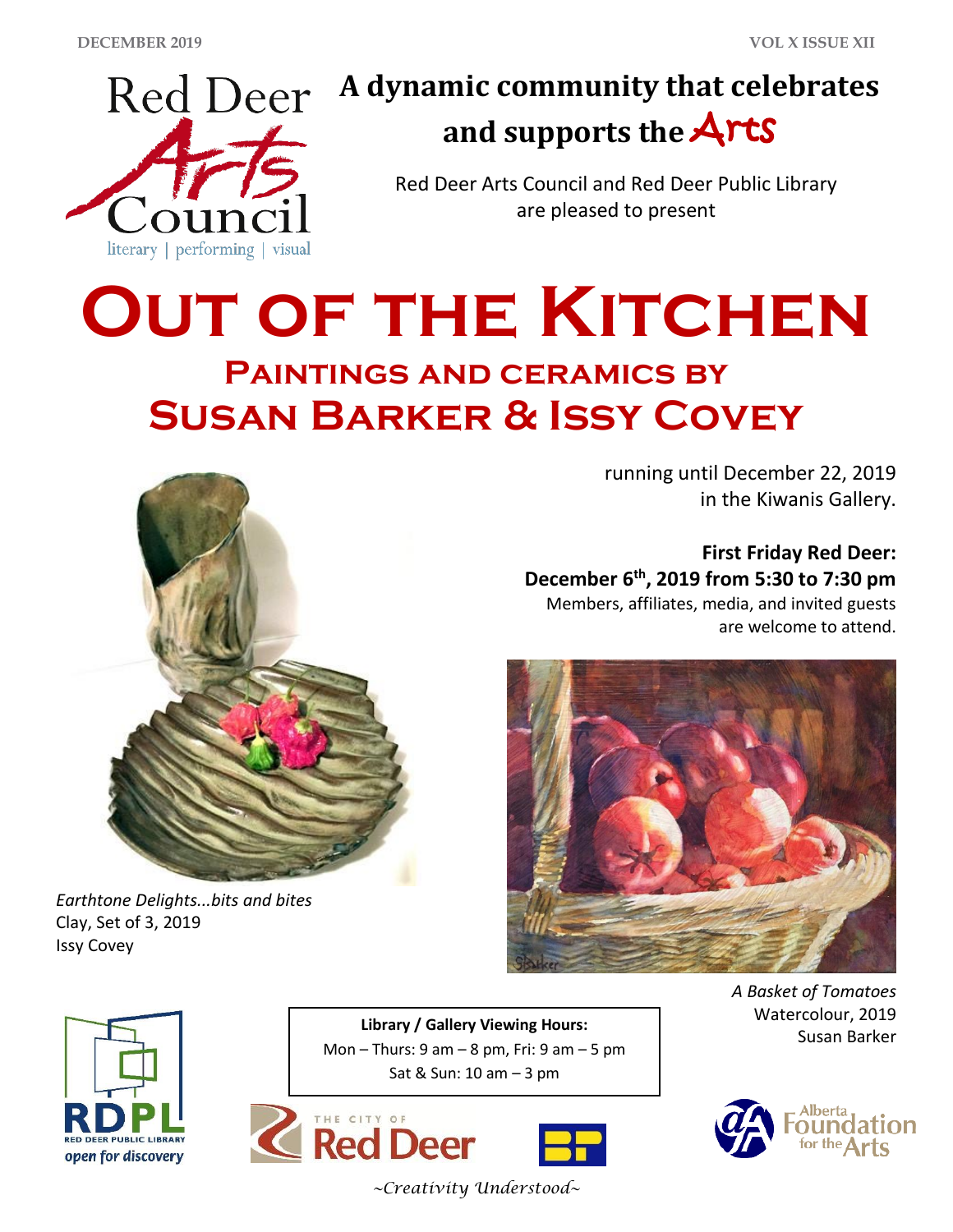้ 酅. 鮝

鑑

潑

鸞 鮝 鎏。 爨

养蠶

鹭

# *News and Events Happening in December*

### Art Speaks Learning Series @ Red Deer Museum + Art Gallery

In collaboration with the Museum, we've come up with a fantastic new name and fun logo for our learning series of talks! Our new brand is Art Speaks! Call 403-309-8405 or visit reddeermuseum.com to register. \$8 for RDAC & MAG members, \$10 general admission. More details a[t https://www.reddeerartscouncil.ca/news/workshops](https://www.reddeerartscouncil.ca/news/workshops)



### 2020 Memberships!

. 豫

"" \*

擲 "" \* 1 It's that time again! Memberships for 2020 are now on sale!!! \$30 for individuals, \$50 for organizations and just \$15 for students!!! Our BRAND NEW membership application form is on our website now and it works like a charm!!! Visit <https://www.reddeerartscouncil.ca/join-the-arts-council/become-member> to join/renew, or print off the PDF form and bring it to the office for a visit! Benefits extend to December 31, 2020! Member rates for workshops & events, opportunities to exhibit in the juried members show, attend networking events, promote your art, and so much more!!!

20/20 Vision Members Show <https://www.reddeerartscouncil.ca/about-red-deer-arts-council/visual>

The January  $10^{th}$  deadline is approaching for submitting to be a part of our annual Members-Only Visual Arts Exhibition! We can't help but draw a connection between the year 2020 and visual art. Share your interpretation and showcase your visionary ideas to a wide-ranging audience!

# Last Chance for GuitarZ for Kidz Raffle Tickets

Win a handcrafted Tenor Ukulele made of Spanish Cedar! Final draw takes place January 17<sup>th</sup> at Gilmore Guitars. Contact a board member, Suzanne at the office 403-348-2787, or visit David at Gilmore Guitars to get your tickets!!!

**Brave New Words** is being postponed for December to make way for the holiday hustle and bustle. We be back on January 10<sup>th</sup> at LV's Vinyl Café! Write some special holiday season memories and share them in the new year! See you then! The next **Troubled Monk Social** is January 14<sup>th</sup>!

# Call for Literary and Performing Artists

As part of our First Friday events, the Arts Council also offers occasional concerts, literary readings, theatre, and more! Open to all non-visual art genres. Submit yourself or your group for consideration to perform at one of our upcoming events: Feb 7, Apr 3, Aug 7, Oct 2 and our AGM date TBA in March. Find complete details and the submission for on our website at:<https://www.reddeerartscouncil.ca/news/events>

*Happy Holidays from all of us at the Red Deer Arts Council!*



*~Creativity Understood~*